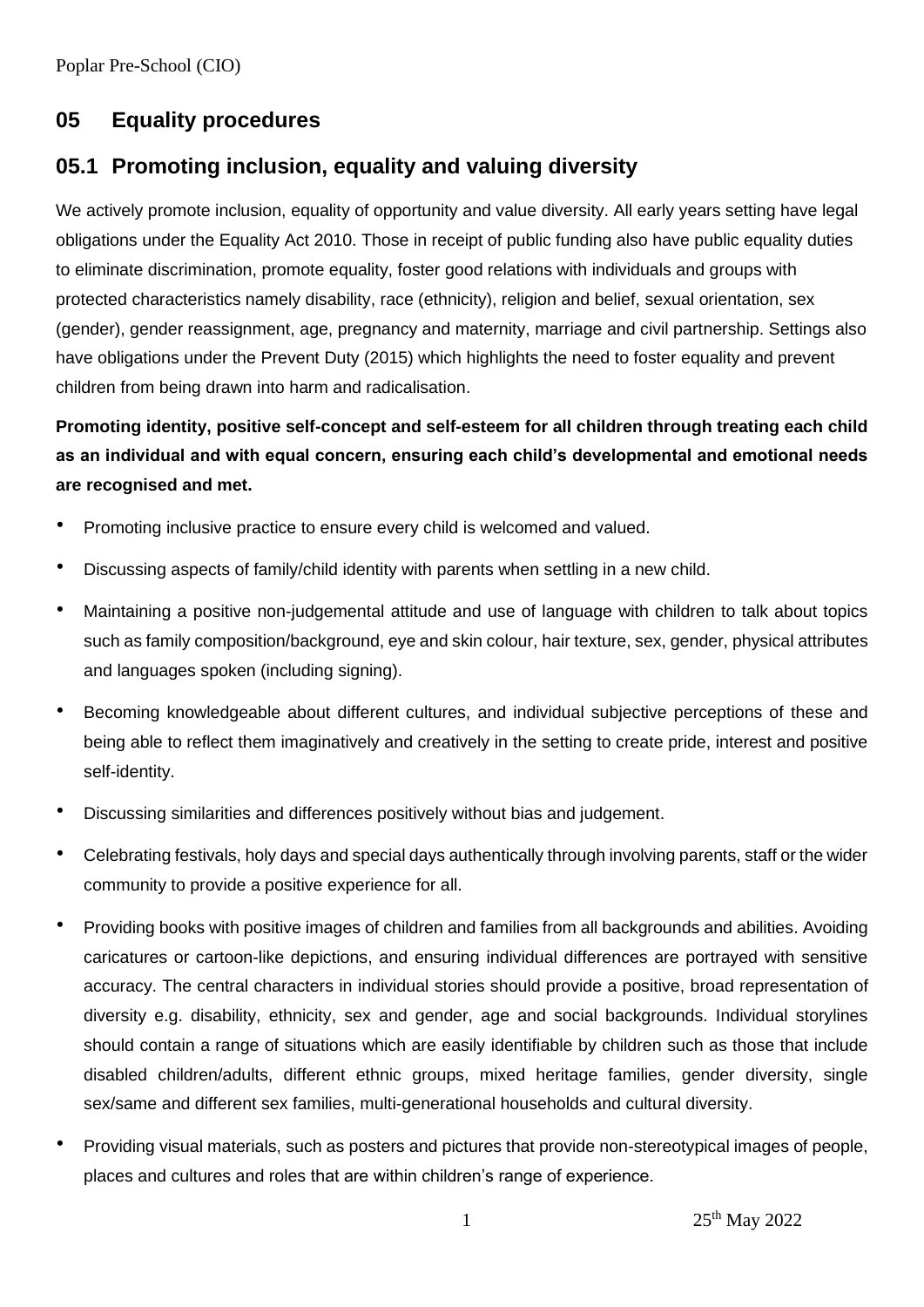- Ensuring toys, learning materials and resources reflect diversity and provide relevant materials for exploring aspects of difference, such as skin tone paints and pens.
- Developing a range of activities through which children can explore aspects of their identity, explore similarities, differences and develop empathy, this may include:
	- self-portraits, photograph albums and displays showing a range of families
	- books about 'me' or my family
	- persona doll stories which sympathetically and authentically represent diversity
	- food activities, such as tasting and cooking, creating real menu additions
	- activities about real celebrations such as new babies, weddings, cultural and religious events
	- use of textiles and secular artefacts in the room, and to handle and explore, that demonstrate valuing of the cultures from which they come
	- creating textiles such as tie dying, batik and creative use of textiles
	- provide mirrors at different heights for babies and other non-ambulant children
	- developing a music area with a variety of musical instruments for children to use to create a range of music.
	- creating an art and mark making area with a variety of materials from other countries such as wood blocks for printing, Chinese calligraphy brushes etc.
	- home corner play which encourages all children to equally participate and provides domestic articles from diverse cultures
	- 'dressing up' materials which promote non-gendered roles and enable children to explore different gender identities/gender neutrality
	- providing dolls that sensitively and accurately portray difference such as disability and ethnicity
	- use of a variety of music to play to children of different genres and cultural styles with a variety of musical instruments for children to access
	- a language and literacy area with a variety of books, some with dual language texts and signs, involving parents in the translation where possible
	- examples of writing in other scripts from everyday sources such as papers and magazines, packaging etc. children's names written on cards in English as well as in their home language script where appropriate
	- labels for children's paintings or other work are made with their name in English and home language script (parents can help with this)
	- conversations with young children which explore unfamiliar objects and subjects to help foster an understanding of diversity and identity such as spectacles or hearing aids, religious and cultural practices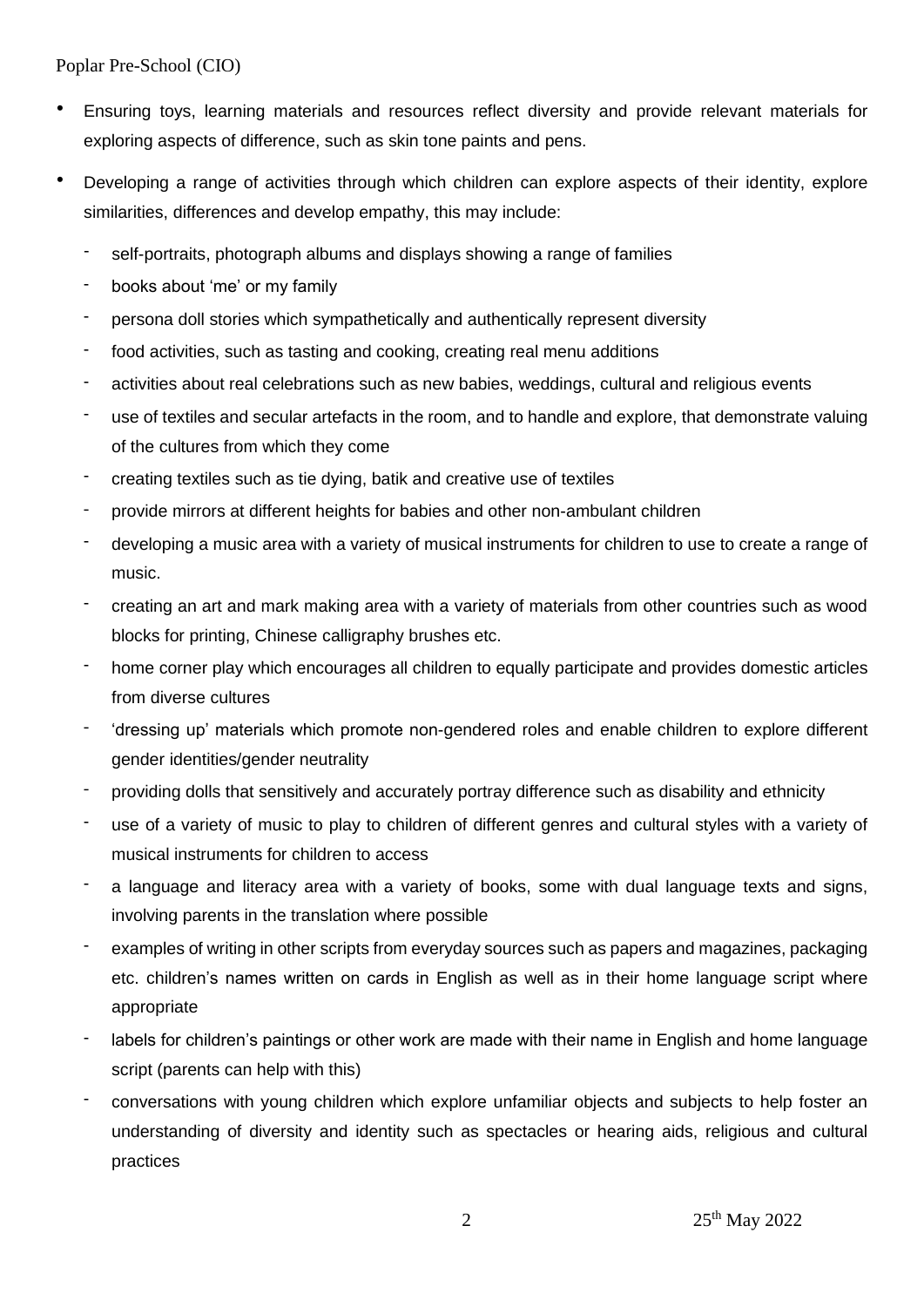- Record keeping that refers to children's emerging bilingual skills or their use of sign language as achievements in positive terms.
- Record keeping that refers to children's differing abilities and identities in positive terms.
- Records that show the relevant involvement of all children, especially children with special educational needs and disabilities, those using English as an additional language and those who are 'more abled' in the planning of their care and education.

### **Fostering positive attitudes and challenging discrimination.**

- Young children are learning how to grow up in a diverse world and develop appropriate attitudes. This can be difficult, and they may make mistakes and pick up inappropriate attitudes or just get the 'wrong idea' that may underlie attitudes of 'pre-prejudice' towards specific individuals/groups. Where children make remarks or behave in a discriminatory or prejudice way or make inappropriate comments that arise from not knowing facts, staff should explain why these actions are not acceptable and provide appropriate information and intervention to reinforce children's understanding and learning.
- Where children make overtly prejudice or discriminatory remarks they are dealt with as above, and the issue is raised with the parents.
- When children wish to explore aspects of their identity such as ethnicity or gender, they should be listened to in an understanding and non-judgemental way.
- Parents are expected to abide by the policy for inclusion, diversity and equality and to support their child in the aims of the setting.

#### **Implementing an equality strategy to foster a 'can do' approach**

- Every setting should have an equality strategy in place outlining their vision on equality alongside a timetabled list of actions summarising how they build equality into the provision and how this is monitored and evaluated.
- An equality check and access audit are completed to ensure that there are no barriers to inclusion of any child, families and visitors to the setting.
- Early years settings in receipt of nursery education funding are covered by the public sector equality duty. These bodies must have regard of the need to eliminate discrimination, promote equality of opportunity, foster good relations between disabled and non-disabled persons, and publish information to show their compliance with the duty.

## **Promoting dynamic and balanced mixed gender, culturally, socially, and linguistically diverse staff teams who work constructively together in providing for diverse communities.**

It is recognised that members of staff in diverse teams bring a range of views and opinions to the setting regarding a range of issues to do with the job. It is important that a range of views and perspectives are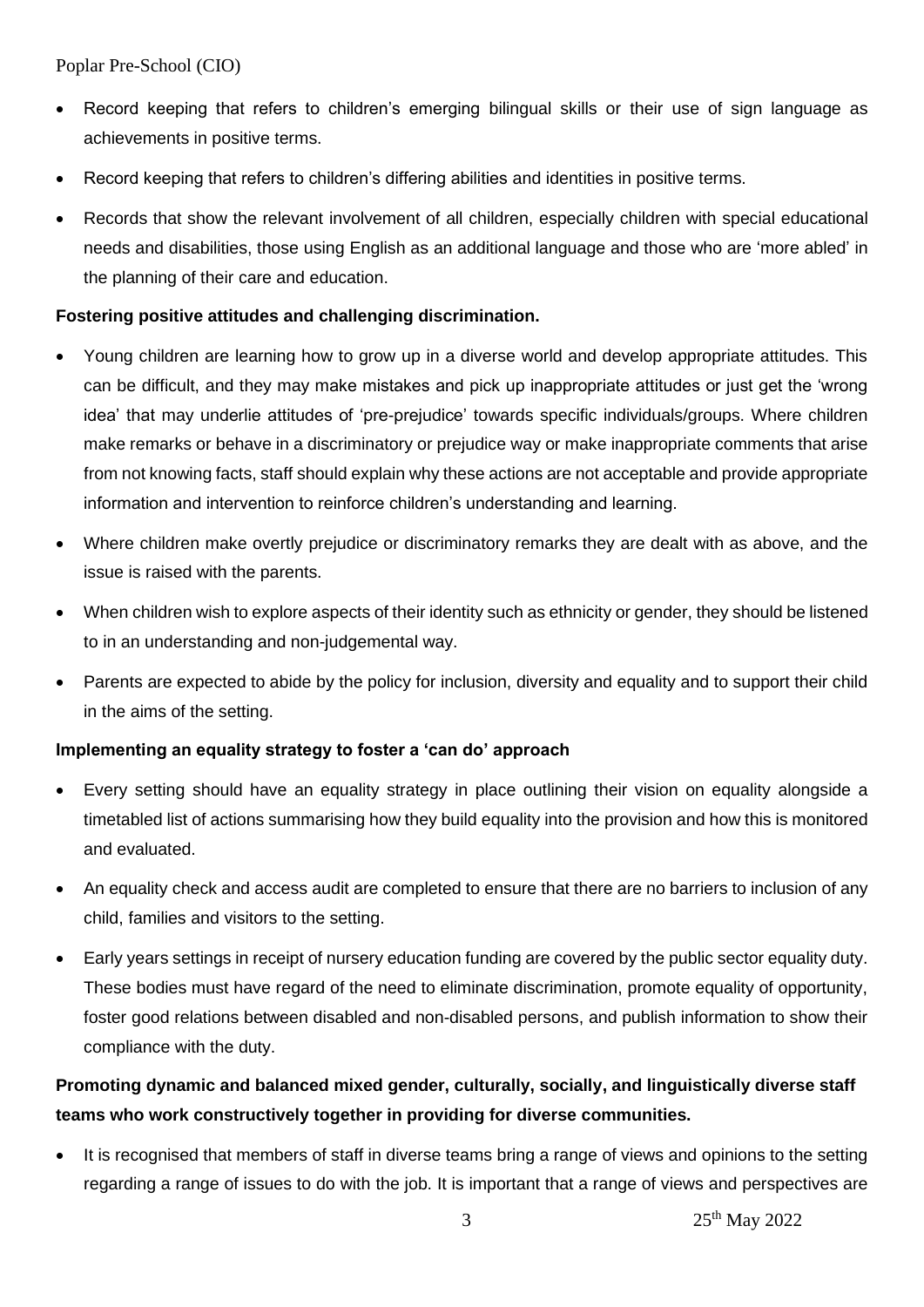shared and respected in staff meetings and that decisions are made on which way of looking at the situation will result in the best outcomes for the child.

- Staff views are sought where these offer individuals, social and/or cultural insight, although staff should not be put in an uncomfortable position of being an 'expert' or 'ambassador'.
- Staff respect similarities and differences between each other and users such as ability, disability, religious and personal beliefs, sex, sexual orientation, gender reassignment etc. Staff do not discriminate or harass individuals on the grounds of these or encourage any other member of staff to do so; evidence of such will be dealt with by management immediately.
- Members of staff make the best use of different perspectives in the team to find solutions to difficult problems that arise in socially/culturally complex situations.
- Members of staff support each other to highlight similarities and respect differences.
- Members of staff of both sexes carry out all tasks according to their job description; there are no jobs that are designated men's or women's jobs.
- Staff are sensitive to the fact that male workers are under-represented in the early years workforce so may be more likely to experience inequality and discrimination.
- Staff should be aware that male workers may be more vulnerable to allegations. Therefore, work practices should be developed to minimise this. These practices are valuable for all staff.
- Where staff may feel threatened, or under attack, from discriminatory behaviour, staff and managers follow procedure 01.11 Threats and abuse towards staff and volunteers.
- There is an ethos wherein staff, parents and children are free to express themselves and speak their own languages in ways that enhance the culture of the setting.

## **Ensuring that barriers to equality and inclusion are identified and removed or minimised wherever possible.**

- Barriers may include:
	- lack of understanding where the language spoken at the setting is not that which is spoken at a child's home
	- perceived barriers affordability where parents are not aware of financial support available or assume that a service is not available to them. Perceived barriers may also be physical barriers for those children or parents with a disability or additional needs where they assume, they will not be able to access the service
	- physical barriers where there are environmental features which stop a disabled child or disabled parent accessing the setting such as stairs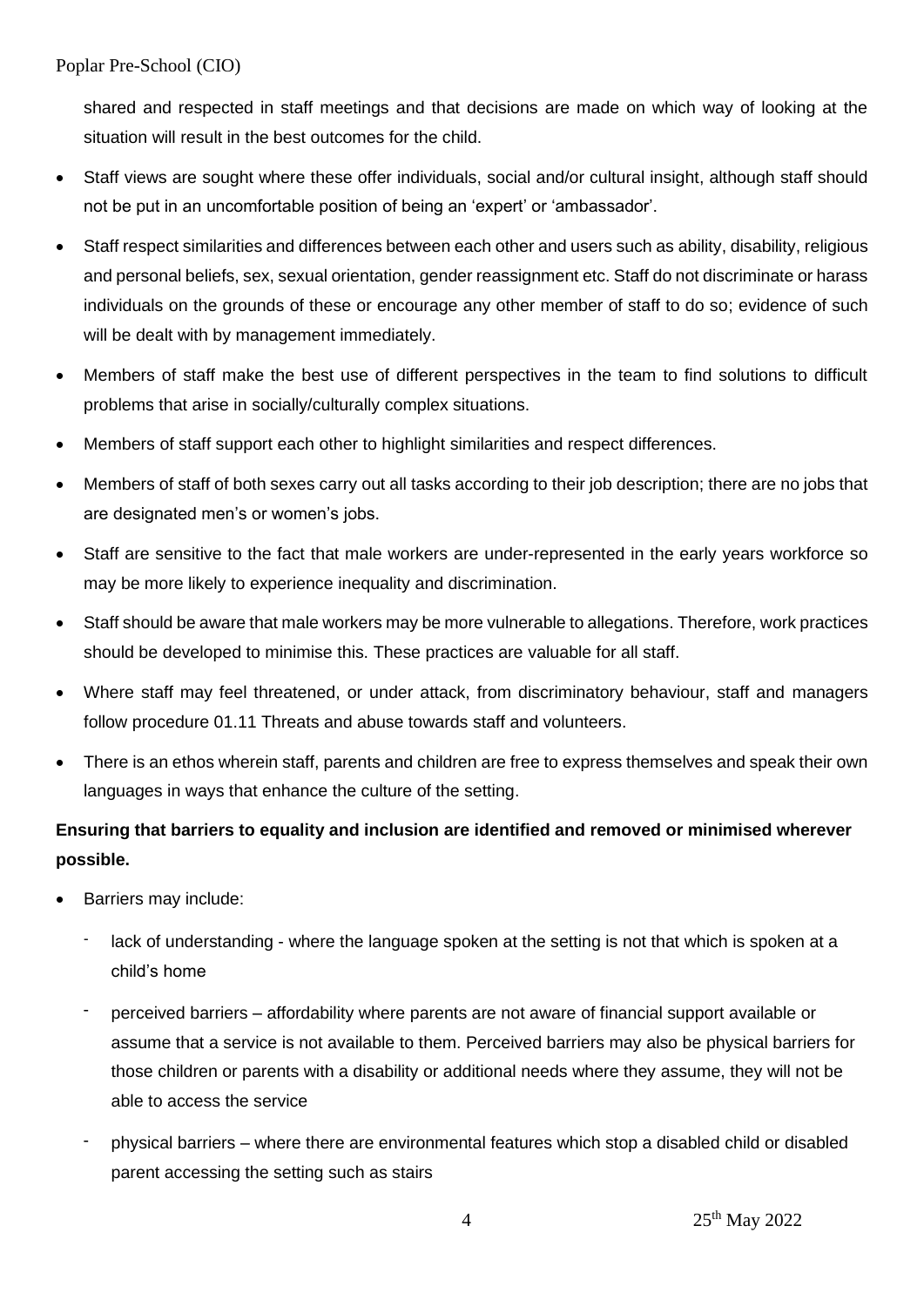- negative attitudes stereotypes and prejudices or commitment by staff and managers to the time and energy required to identify and remove barriers to accessibility
- unconscious and conscious bias of staff towards some families such as those from other backgrounds, disabled parents, same sex parents and families with specific religious beliefs
- gendered views of staff which limit children's aspirations and choices
- misconceptions such as disabled children should not attend settings during a pandemic due to heightened risk
- lack of effective Information Communication Technology (ICT) in the homes of families who are vulnerable or at risk and therefore unable to keep in close contact with the childcare provider
- Staff are aware of the different barriers to inclusion and equality and consider the wider implications for children and their families.

### **Supporting children to become considerate adults**

• Children's social and emotional development is shaped by early experiences and relationships and incorporates elements of equality and British and Universal values. The EYFS supports children's earliest skills in an age appropriate way to become social citizens, namely listen and attend to instructions; know the difference between right and wrong; recognise similarities and differences between themselves and others; make and maintain friendships; develop empathy and consideration of other people; take turns in play and conversation; risk taking behaviours, rules and boundaries; not to hurt/upset other people with words and actions; consequences of hurtful/discriminatory behaviour and regulating behaviour.

### **British values**

The fundamental British values of democracy, rule of law, individual liberty, mutual respect and tolerance for those with different faiths and beliefs are already implicitly embedded in the Early Years Foundation Stage and are further clarified here based on *Fundamental British values in the Early Years* [\(https://foundationyears.org.uk/wp-content/uploads/2017/08/Fundamental-British-Values-in-the-Early-](https://foundationyears.org.uk/wp-content/uploads/2017/08/Fundamental-British-Values-in-the-Early-Years-2017.pdf)[Years-2017.pdf\)](https://foundationyears.org.uk/wp-content/uploads/2017/08/Fundamental-British-Values-in-the-Early-Years-2017.pdf)

*Democracy*: making decisions together

- For self-confidence and self-awareness (PSED), practitioners encourage children to see the bigger picture, children know their views count, value each other's views and values and talk about feelings e.g. when they do or do not need help.
- Supporting the decisions children make and providing activities that involve turn-taking, sharing and collaboration. Children are given opportunities to develop enquiring minds, where questions are valued and prejudice attitudes less likely.